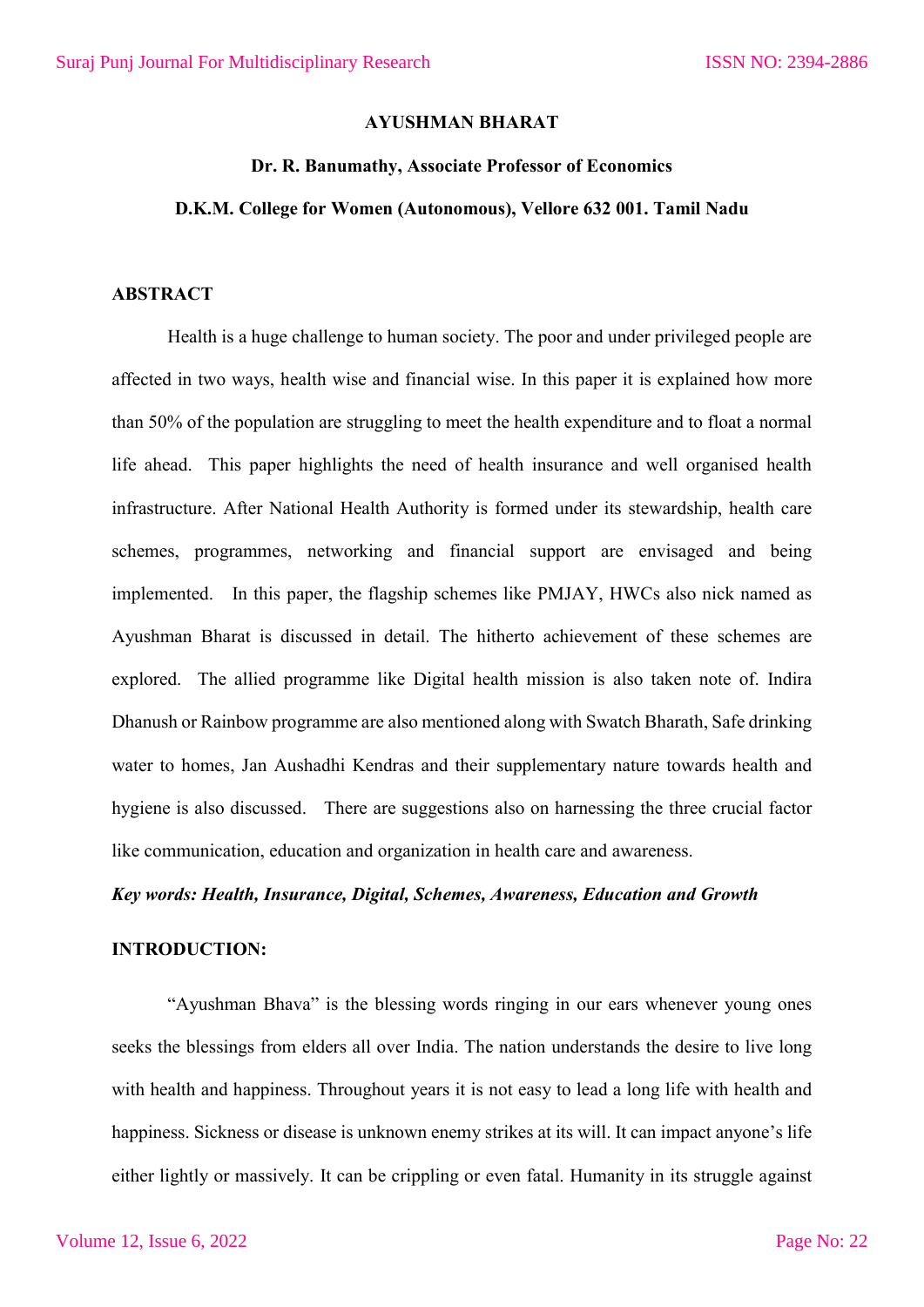unknown enemy endeavour with many medical systems like Ayurvedha, Siddha, Unani, Homeopathy and Allopathy. Even they are trying with Naturopathy, Yoga and Fitness. These systems are minimizing the risks but not completely ruling out ailments and its aftermath. Sometimes, health expenditure looms huge and threaten the financial fabric of the families. when ailment is prolonged, and expenses are bigger the families get into a debt trap. Families get ruined for generations in developing countries like India.

#### **NEED OF INSURANCE**:

The instrument of insurance is being tried to minimize the heart burn. But these are not helping a lot to poor and downtrodden people as paying huge sums towards premium is not their cup of tea even in developed countries like USA. From President Jimmy Carter to President Barrack Obama the solution eluded because of the complex involved in it.

We can imagine the scenario in India with lot of developmental issues and day today problems. Almost 50% of huge population are left out in the insurance schemes. Some State Governments tried to address this issue. The Central Government envisaged a national insurance programme Pradhan Mantri Jan Arogya Yojana (PMJAY) to cater the under privileged, un affordable 10 crore families or 50 crore people. This is a massive programme funded by Central and State Governments. This is the largest health care programme in the world.

#### **AYUSHMAN BHARAT:**

Ayushman Bharat is an umbrella programme combining lot of other programmes in it.

1. **PRADHAN MANTRI JAN AROGYA YOJANA (PMJAY)** is the world's largest health insurance scheme provides the neediest with a protection from catastrophic expenditure as the government become a payer of hospital expenses up to Rs.5 lakh per family for 10 crore family.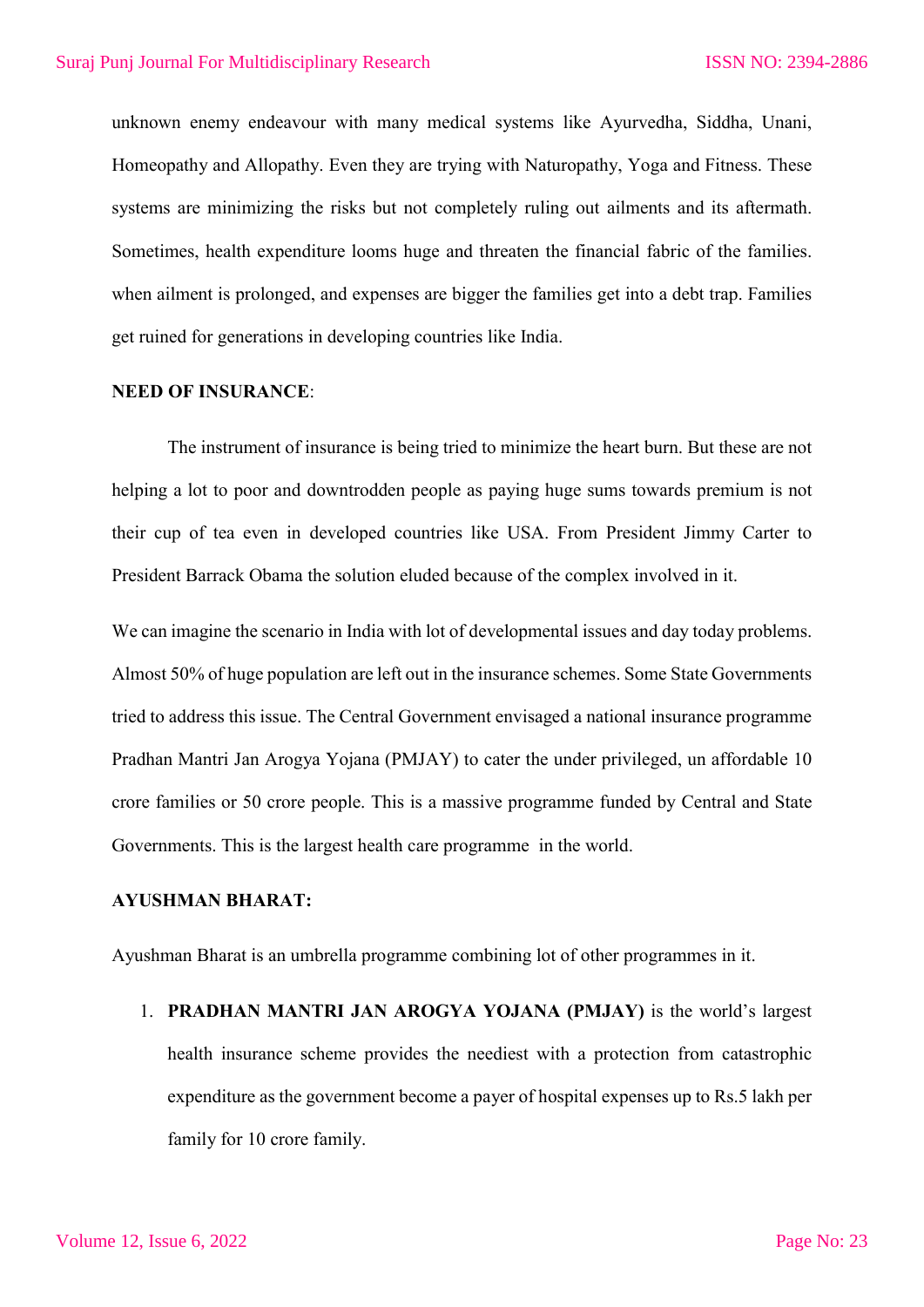### 2. **AYUSHMAN BHARAT HEALTH AND WELLNESS CENTRE (AB-HWCs)**

were set up to deliver universal comprehensive health care with two fundamental premises. The first is to introduce wellness as a key aspect of service delivery and to ensure that the spectrum of preventive, promotive, rehabilitative and palliative care receives as much attention as curative care. This in fact, changes the concept of Health from merely being an absence of ill health or sickness and focusses on well-being. The second is to expand the range of services to include non-communicable diseases, mental health, ENT, ophthalmology, oral health, geriatric and palliative care and trauma care apart from the ongoing focus on maternal, newborn child care and identified communicable diseases.

## **AYUSHMAN BHARAT HEALTH AND WELLNESS CENTRES:**

| Year      | <b>Target</b> | Achievement |
|-----------|---------------|-------------|
| 2018-2019 | 15,000        | 17,149      |
| 2019-2020 | 40,000        | 38,595      |
| 2020-2021 | 70,000        | 74,947      |
| 2021-2022 | 1,10,000      | 1,17,000    |

**TARGET AND ACHIEVEMENT (Number of Centers)**

More than 85.87 crore foot falls in the HWCs at the end of March 2022 for hyper tension, diabetes and cancer.

**Ayushman Bharat Pradhan Mantri Jan Arogya Yojana** Prime Minister's, People's Health Scheme; also referred to as **Ayushman Bharat National Health Protection Scheme** is a national public health insurance fund of the Government of India that aims to provide free access to health insurance coverage for low-income earners in the country. Roughly, the bottom 50% of the country qualifies for this scheme. People using the program access their own primary care services from a family doctor. When anyone needs additional care, then PM-JAY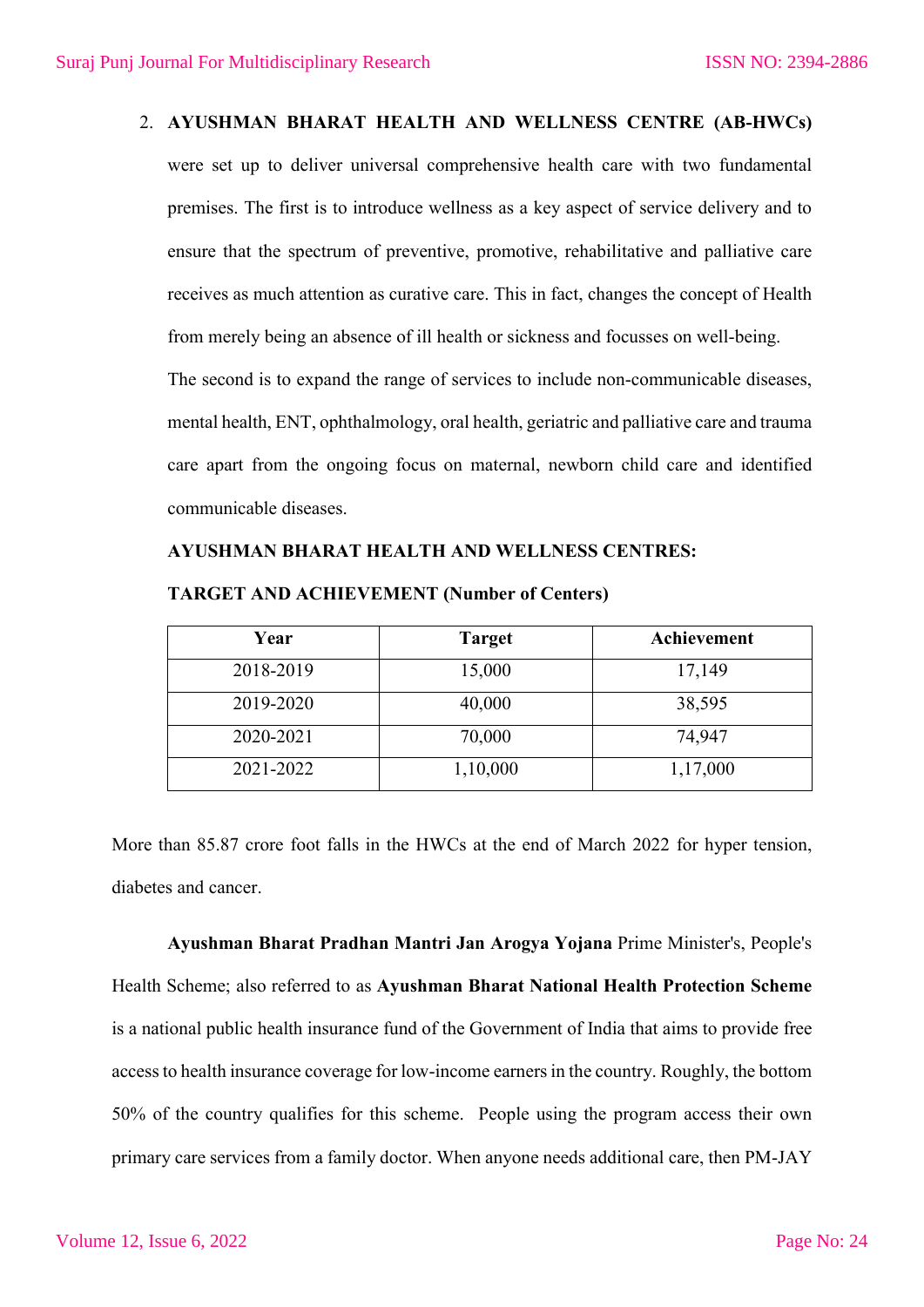provides free secondary health care for those needing specialist treatment and tertiary health care for those requiring hospitalization. The programme is a part of the Indian government's National Health Policy and is means-tested. It was launched in September 2018 by the Ministry of Health and Family Welfare. That ministry later established the National Health Authority as an organization to administer the program. It is a centrally sponsored scheme and is jointly funded by both the union government and the states. By offering services to 50 crore (500 million) people it is the world's largest government sponsored healthcare program. The program is a means-tested as its users are people with low income in India.

National Health Authority (NHA) is the apex body responsible for implementing India's flagship public health insurance/assurance scheme called "Ayushman Bharat Pradhan Mantri Jan Arogya Yojana" & has been entrusted with the role of designing strategy, building technological infrastructure and implementation of "Ayushman Bharat Digital Mission" to create a National Digital Health Eco-system.

National Health Authority is the successor of the National Health Agency, which was functioning as a registered society since 23rd May, 2018. Pursuant to Cabinet decision for full functional autonomy, National Health Agency was reconstituted as the National Health Authority on 2nd January 2019, under Gazette Notification Registered No. DL –(N) 04/0007/2003-18.

NHA has been set-up to implement PM-JAY, as it is popularly known, at the national level. An attached office of the Ministry of Health and Family Welfare with full functional autonomy, NHA is governed by a Governing Board chaired by the Union Minister for Health and Family Welfare. It is headed by a Chief Executive Officer (CEO), an officer of the rank of Secretary to the Government of India, who manages its affairs. The CEO is the Ex-Office Member Secretary of the Governing Board.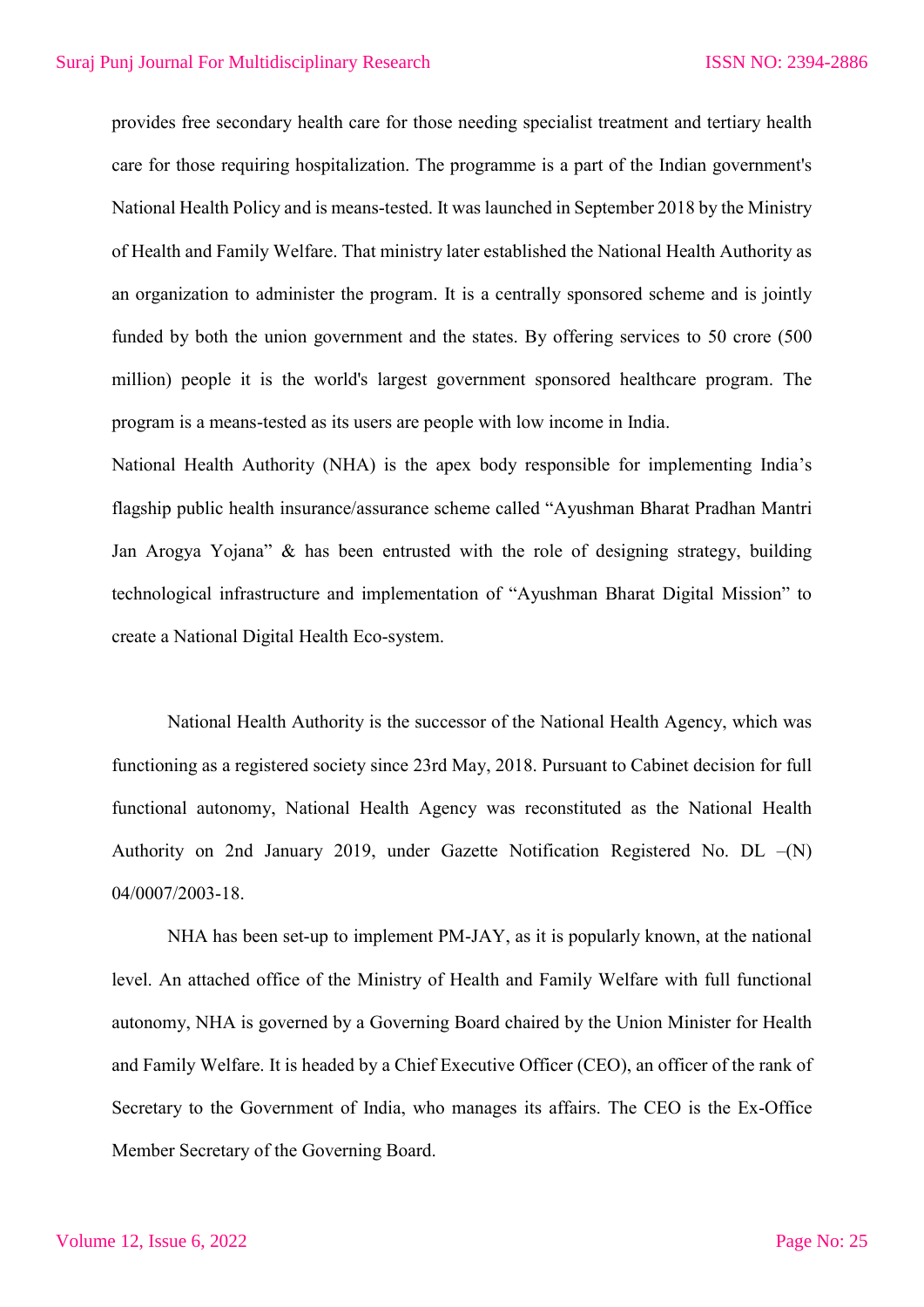To implement the scheme at the State level, State Health Agencies (SHAs) in the form of a society/trust have been set up by respective States. SHAs have full operational autonomy over the implementation of the scheme in the State including extending the coverage to non SECC beneficiaries.

NHA is leading the implementation for Ayushman Bharat Digital Mission ABDM in coordination with different ministries/departments of the Government of India, State Governments, and private sector/civil society organizations.

## **AYUSHMAN BHARAT ACHIEVEMENTS AS ON MARCH 2020**

Ayushman Bharat Health & Wellness Centres (AB-HWCs): So far, approvals for above 62,000 Ayushman Bharat – Health & Wellness Centres (AB-HWCs) have been accorded. Out of those, as reported by the States/UTs on the HWC portal, 38,595 H&WC have been operationalized till 31st March, 2020.

Ayushman Bharat – Pradhan Mantri Jan Arogya Yojana (AB-PMJAY): Progress made under PMJAY during March 2020 is furnished here:

| <b>Metric</b>              | As on 3-3-2020 | Up to 31-3-2020 | <b>Progress</b> |
|----------------------------|----------------|-----------------|-----------------|
| E-Cards issued             | 12,30,95,377   | 12,44,77,584    | 1382207         |
| <b>Hospital Admissions</b> | 88, 39, 113    | 95,07,555       | 668442          |
| Amount Authorised for      | 12191.9 crore  | 12945.4 crore   | 753.5 crore     |
| <b>Hospital Admissions</b> |                |                 |                 |

**INTENSIFIED MISSION INDRA DHANUSH**: Around 3.76 crore children and 94.6 lakh pregnant women have been vaccinated under various phases of Mission Indra Dhanush. In March 2020, 4th round of IMI 2.0 have been conducted, wherein 7.36 lakh children and 1.52 lakh pregnant women were vaccinated.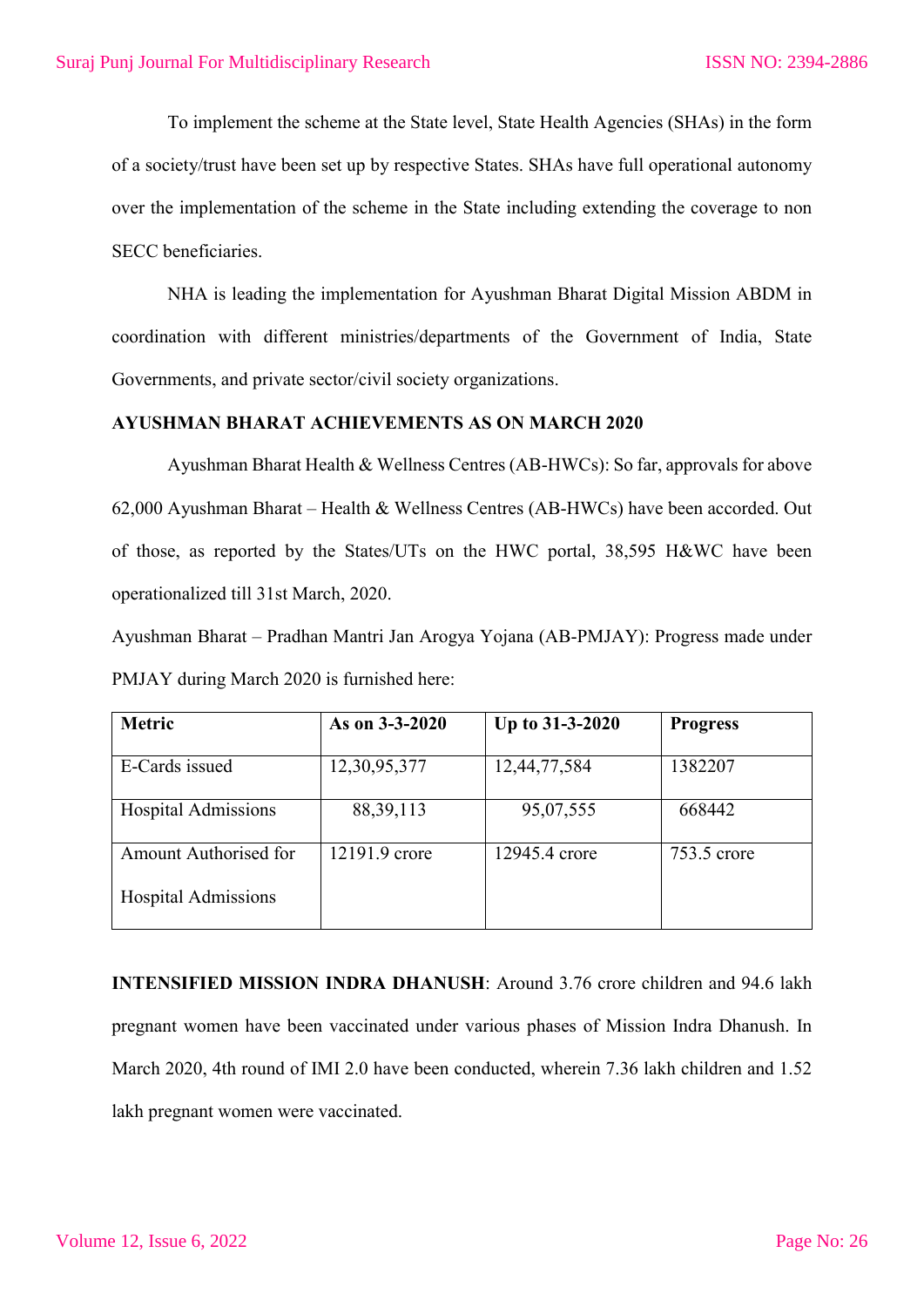The supplementary scheme like Swatch Bharath, Safe drinking water to houses, Jan Aushadi Kendra are complementing the health care vision of the Government. The Digital Health Mission, Tele medicine programme were very effective during the pandemic period. The Aarogya Setu App and COWIN are also new health initiatives during pandemic period. With the help of these supplementary schemes, our COVID vaccination drive became successful. This shows in health care, technology is the new key to unlock many problems in our country.

#### **SUGGESTIONS ON HEALTH CARE:**

Government alone cannot do everything in health care. Health Care movement should be a people driven. People driven health care movement to succeed three components are required. 1. Communication 2. Education 3. Organisation.

My humble suggestions in this direction are following.

- 1. **Communication:** Our political leaders and social leaders have a good command in communication with the masses. Their good offices should be utilised in health care and awareness movement. Media also should be asked to do something in this direction.
- 2. **Education:** Health care should be one of the compulsory subjects from 1<sup>st</sup> standard to higher education. Syllabus should also be framed according to the age group. From high school level, practical should be done in health and hygiene with the help of local authorities.
- 3. **Organisation:** Our dedicated teaching community, vibrant student community should be organised and patronised to become torch bearers of health care message all over the country.

# **References**

- https://abdm.gov.in/home/Powers\_duties
- https://main.mohfw.gov.in/sites/default/files/majoracmarchhivement\_Part2.pdf